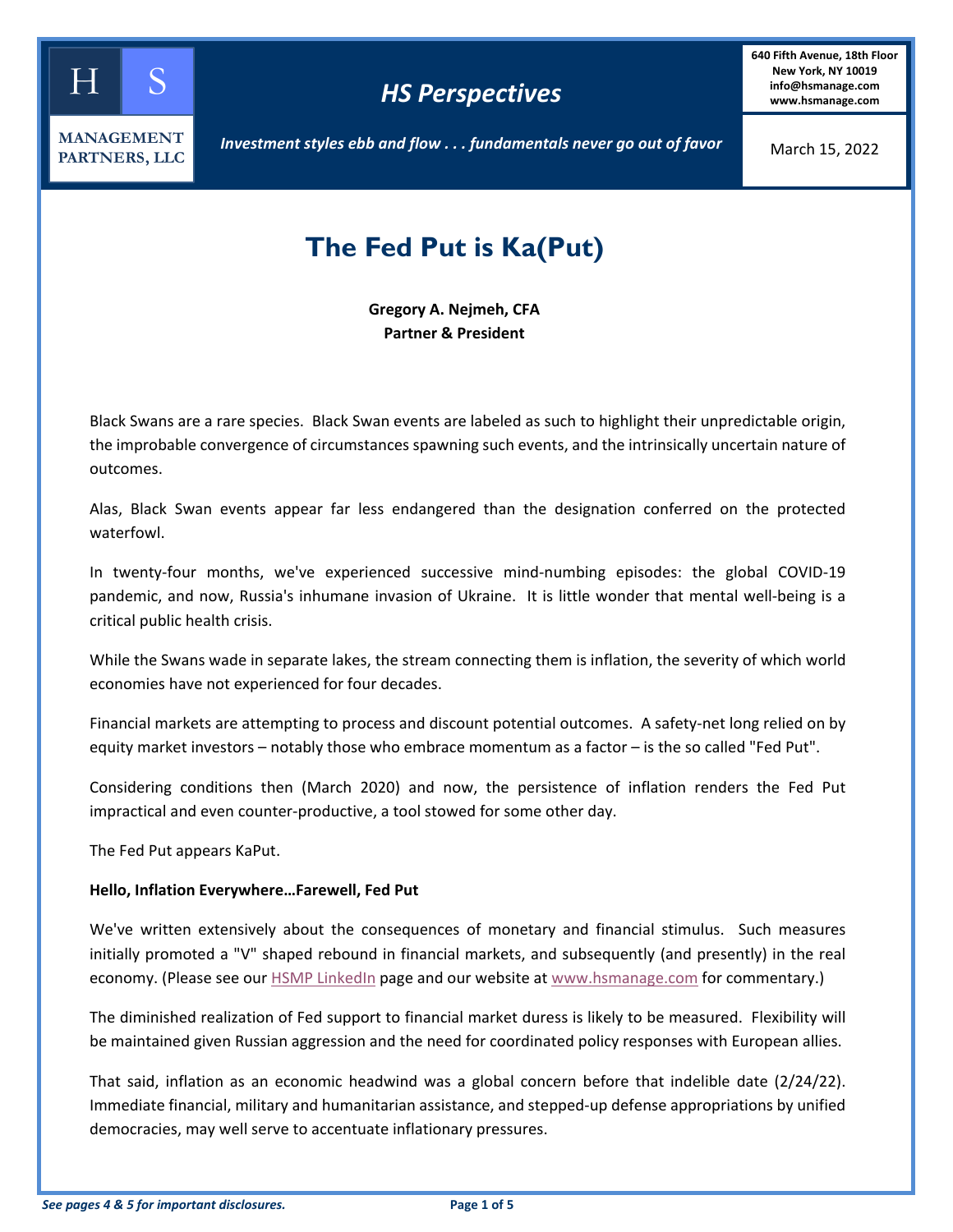Somewhat lost in the narrative of Russian atrocity in Ukraine is the reality that the world is engaged in an uneven – albeit directionally clear – path toward a synchronized re-opening on an unprecedented scale. Inflationary pressure is real and was destined to flourish given the global re-opening. The ability to counter such headwinds is further complicated by oil, grain, metals, neon gases and other commodities advancing sharply given the important role of Russian production in such markets. And the recent closing of Shenzhen over COVID-19 concerns, an important tech hub of 17 million in China, tugs on the tension of the supply rope.

The bond market is anticipating higher rates ahead, and the Fed's meeting on 3/16 is seemingly likely to confirm what the bond market has already begun to price in: the yield on ten-year U.S. Treasuries began last week at 1.70% and ended at 1.98%, the largest move higher over a four-day interval since March 2020. As of last night's close, the ten-year yield continued to advance, closing at 2.14%.

Equity markets have sold off sharply year-to-date, a drawdown not surprising given outsized returns of the last few years, and the arrival of yet another Black Swan event. We think it is reasonable to anticipate that returns prospectively will be lower than the outsized gains the market has realized in the past twenty-four months. In our view, rising rates, reduced central bank liquidity, and a glide path toward sustainable growth in the face of heightened geopolitical risk and a still pervasive global health crisis seemingly translate to lower returns as we move ahead.

## **Staying the Course**

HS Management Partners' discipline and resolve remain the same: identify quality businesses, advance the earnings/cash flow stream (admittedly tougher now), and be highly attentive to valuation.

When Fed policy was more accommodative, we found some elements of our discipline less appreciated by investors; the factors driving the market over select intervals (notably 2020) had little overlap with what mattered most to our philosophy from an investment perspective.

Easy money – and the existence of the Fed Put – encouraged risk taking in pockets of the market deemed more speculative (MEME stocks, SPAC's, companies long on vision though short on cash flow, NFT's, et al.).

With the Fed Put potentially KaPut, we believe the importance we attach to fundamental precepts of business model quality, reasonably attainable growth, and attentiveness to valuation may become more highly prized as time honored investment principles.

That is not to suggest we are immune to equity market drawdowns – we are not. It is to say we adhere to principles that we think have served us well since our performance track record commenced: officially, we'll celebrate our fifteen-year anniversary at the close of this quarter.

## **Optimistic Realists: The Test**

When HSMP was founded nearly fifteen years ago, conviction in our ability to succeed was grounded in a worldview I'd describe as optimistic realism. Starting a business is at its core a calculated wager on a brighter future, and optimism is fundamental to persevering against invariable difficulties.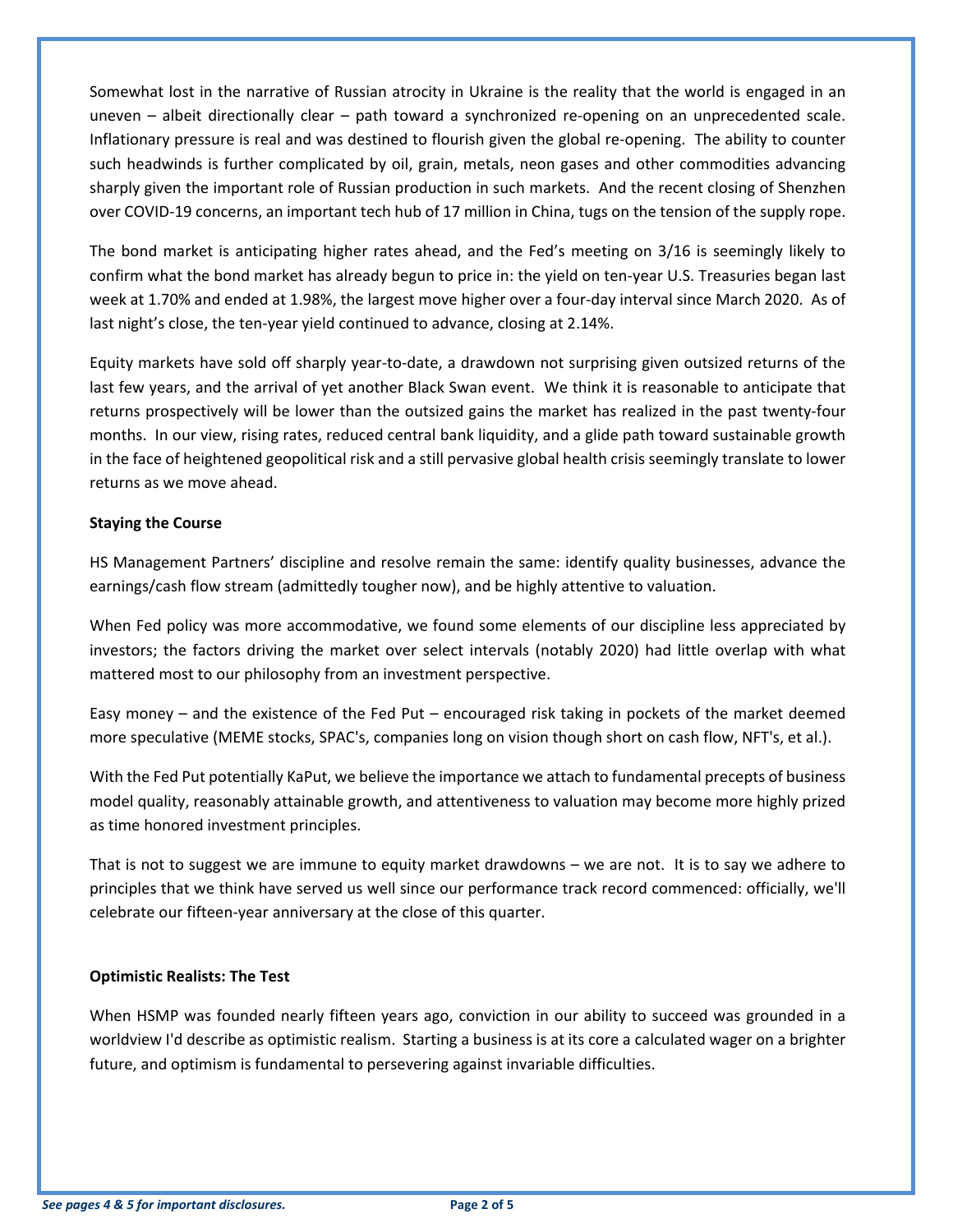While optimism persists, we are faced with a crisis of humanity that tests that promise, much as we cling to hope. I am well into President Biden's book *Promise Me, Dad*, a poignant account of the Biden family upon learning of Beau Biden's illness. Recounting a conversation he had with Putin when Biden was Vice President, Biden commented to Putin, "Mr. Prime Minister, I'm looking into your eyes" ... "I don't think you have a soul." Putin replied, "We understand each other." Putin's soullessness is on display for the world to see.

As our fifteen-year mark calls, our conviction as optimistic realists is being tested as never before. And yet our optimism is as strong as ever for we know it to be grounded in truth: good will prevail over evil, democracy over autocracy, courageousness over cowardice.

Three Black Swan events later – the Great Financial Crisis arrived as we opened our doors to clients – optimism in the face of harsh realities is a guiding principle as foundational to our longevity as our investment philosophy.

Our deepest gratitude to those on the front lines in Ukraine and everywhere for your selfless acts of heroism.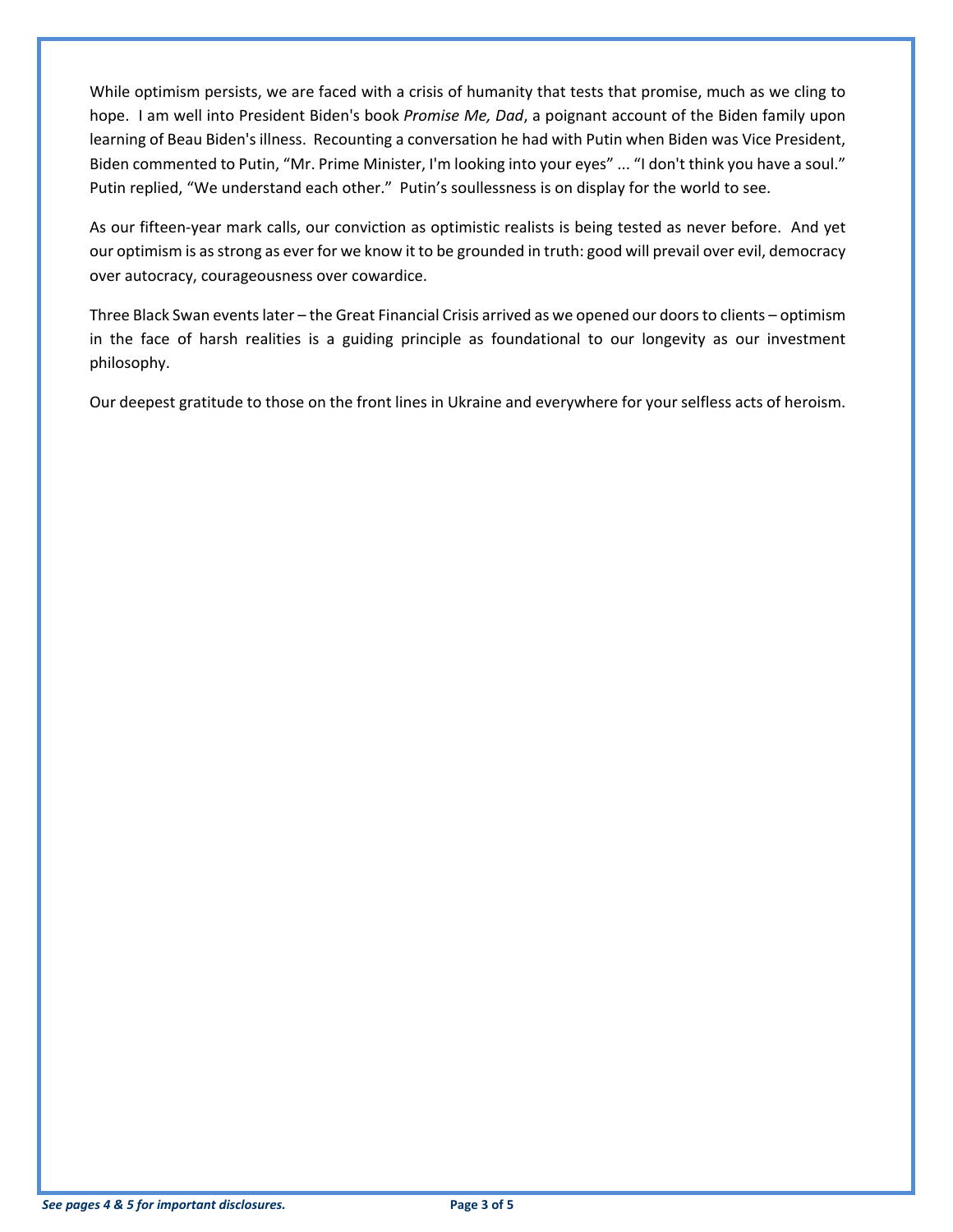#### **HS Management Partners, LLC Concentrated Quality Growth Composite GIPS© Report**

| ----<br>$\cdots \cdots$ |                             |                                      |                                     |                            |            |                      |                                          |                                             |                                        |                     |                                               |
|-------------------------|-----------------------------|--------------------------------------|-------------------------------------|----------------------------|------------|----------------------|------------------------------------------|---------------------------------------------|----------------------------------------|---------------------|-----------------------------------------------|
|                         | <b>Firm</b>                 |                                      | <b>Composite</b>                    | <b>Performance Results</b> |            |                      |                                          |                                             | <b>3-Year Annualized Std Deviation</b> |                     |                                               |
| Year<br>End             | <b>Assets</b><br>(millions) | <b>Assets</b><br>(USD)<br>(millions) | <b>Number of</b><br><b>Accounts</b> | <b>Composite</b><br>Gross  | <b>Net</b> | S&P 500 <sup>®</sup> | <b>Russell</b><br>$1000^\circ$<br>Growth | Composite<br><b>Dispersion</b><br>(Std Dev) | Composite<br><b>Gross</b>              | <b>S&amp;P 500®</b> | <b>Russell</b><br>1000 <sup>®</sup><br>Growth |
| 2021                    | 3,927                       | 3.813                                | 281                                 | 31.43%                     | 30.51%     | 28.71%               | 27.60%                                   | .64                                         | 19.31                                  | 17.17               | 18.17                                         |
| 4Q21                    | 3,927                       | 3.813                                | 281                                 | 10.76%                     | 10.57%     | 11.03%               | 11.64%                                   | .56                                         | 19.31                                  | 17.17               | 18.17                                         |
| 3Q21                    | 3,650                       | 3,554                                | 285                                 | $-1.14%$                   | $-1.32%$   | 0.58%                | 1.16%                                    | .09                                         | 19.88                                  | 18.55               | 19.91                                         |
| 2Q21                    | 3,791                       | 3,695                                | 284                                 | 10.65%                     | 10.46%     | 8.55%                | 11.93%                                   | .05                                         | 19.51                                  | 18.26               | 19.52                                         |
| 1Q21                    | 3,559                       | 3,425                                | 277                                 | 8.47%                      | 8.29%      | 6.17%                | 0.94%                                    | .07                                         | 19.49                                  | 18.14               | 19.14                                         |
| 2020                    | 3,491                       | 3,341                                | 284                                 | 14.70%                     | 13.88%     | 18.40%               | 38.49%                                   | .14                                         | 19.75                                  | 18.53               | 19.64                                         |
| 2019                    | 3,566                       | 3,478                                | 280                                 | 38.12%                     | 37.13%     | 31.49%               | 36.39%                                   | 1.13                                        | 11.29                                  | 11.93               | 13.07                                         |
| 2018                    | 3,145                       | 2,967                                | 259                                 | $-4.42%$                   | $-5.07%$   | $-4.38%$             | $-1.51%$                                 | .28                                         | 10.04                                  | 10.80               | 12.12                                         |
| 2017                    | 4,028                       | 3,840                                | 236                                 | 33.87%                     | 33.06%     | 21.83%               | 30.21%                                   | .46                                         | 9.61                                   | 9.92                | 10.54                                         |
| 2016                    | 3,446                       | 3,269                                | 199                                 | 6.92%                      | 6.25%      | 11.96%               | 7.08%                                    | .10                                         | 10.72                                  | 10.59               | 11.15                                         |
| 2015                    | 3,143                       | 3,014                                | 176                                 | 3.94%                      | 3.32%      | 1.38%                | 5.67%                                    | .81                                         | 11.03                                  | 10.48               | 10.70                                         |
| 2014                    | 3,295                       | 3,193                                | 148                                 | 13.06%                     | 12.39%     | 13.69%               | 13.05%                                   | .26                                         | 9.85                                   | 8.98                | 9.59                                          |
| 2013                    | 2,392                       | 2,298                                | 136                                 | 31.76%                     | 31.04%     | 32.39%               | 33.48%                                   | .09                                         | 12.26                                  | 11.94               | 12.18                                         |
| 2012                    | 1,622                       | 1,616                                | 94                                  | 28.86%                     | 28.16%     | 16.00%               | 15.26%                                   | .15                                         | 13.82                                  | 15.09               | 15.66                                         |
| 2011                    | 884                         | 880                                  | 72                                  | 5.55%                      | 5.00%      | 2.11%                | 2.64%                                    | .11                                         | 15.81                                  | 18.70               | 17.76                                         |
| 2010                    | 531                         | 528                                  | 46                                  | 17.13%                     | 16.44%     | 15.06%               | 16.71%                                   | .28                                         | 19.54                                  | 21.85               | 22.11                                         |
| 2009                    | 292                         | 290                                  | 32                                  | 35.91%                     | 35.06%     | 26.46%               | 37.21%                                   | .33                                         |                                        |                     |                                               |
| 2008**                  | 172                         | 152                                  | 27                                  | (34.49%)                   | (34.80%)   | (37.00%)             | (38.44%)                                 | N.A.                                        |                                        |                     |                                               |
| 2007*                   |                             | 6                                    | 5 or fewer                          | 16.84%                     | 16.08%     | 4.83%                | 10.51%                                   | N.A.                                        |                                        |                     |                                               |

\* Performance shown for 2007 is from April 1, 2007 through December 31, 2007.

\*\* HS Management Partners, LLC charges its fees quarterly in arrears and therefore no significant fees were charged to client accounts in the first quarter

of 2008. Had a modeled fee of 0.90% per annum been applied, the net of fee return for the first quarter of 2008 would be (10.82%).

N.A. - Information is not statistically meaningful due to an insufficient number of portfolios (5 or fewer) in the Composite for the entire year.

The HS Management Partners Concentrated Quality Growth Composite includes all fully discretionary, actively managed, fee paying accounts which employ our style of investing in 20-25 quality growth businesses. These accounts must have a market value exceeding \$500,000 at the time of initial inclusion in the Composite and have a market value exceeding \$300,000 to maintain inclusion.

Accounts that have contributions/withdrawals of greater than 10% of their market value (at the time of the cash flow) shall be excluded from Composite membership. Accounts that are not actively managed according to the intended strategy are excluded at the end of the last full day in which they last met the inclusion criteria. Accounts are reinstated into the Composite on the first day after the account again meets our inclusion criteria. Prior to April 1, 2009, our inclusion and exclusion criteria were applied on a monthly basis, rather than daily. There are accounts paying zero commissions included in the Composite. Additional information regarding the treatment of significant cash flows is available upon request. Also available upon request are policies for valuing investments, calculating performance, and preparing GIPS Reports.

For benchmark purposes, the Composite is compared to the S&P 500® and Russell 1000® Growth indices, however, the Composite may contain securities not represented in either or both indices. The HS Management Partners Concentrated Quality Growth Composite was created January 1, 2008 (the inception date of the Composite was April 1, 2007). Prior to January 1, 2008 the accounts in the Composite were non-fee paying individual accounts managed by Harry Segalas in accordance with HS Management Partners' investment policies, becoming HS Management Partners accounts in December 2007.

The Composite Dispersion presented is an asset-weighted standard deviation calculated using gross performance results for accounts included within the Composite for the entire period. In addition, gross performance results are used to calculate the 3-year annualized standard deviation.

HS Management Partners, LLC claims compliance with the Global Investment Performance Standards (GIPS®) and has prepared and presented this report in compliance with the GIPS standards. HS Management Partners, LLC has been independently verified for the period January 1, 2008 through December 31, 2021. A firm that claims compliance with the GIPS standards must establish policies and procedures for complying with all the applicable requirements of the GIPS standards. Verification provides assurance on whether the Firm's policies and procedures related to composite, as well as the calculation, presentation, and distribution of performance, have been designed in compliance with the GIPS standards and have been implemented on a firm-wide basis. The Concentrated Quality Growth Composite has had a performance examination for the periods January 1, 2008 through December 31, 2021. The verification and performance examination reports are available upon request.

GIPS® is a registered trademark of CFA Institute. CFA Institute does not endorse or promote this organization, nor does it warrant the accuracy or quality of the content contained herein.

The performance track record from April 1, 2007 through December 31, 2007 has been examined by Ashland Partners & Company, LLP and meets the portability requirements of the GIPS® standards. A copy of their report is available upon request.

HS Management Partners, LLC is an independent SEC registered investment advisor (SEC registration does not imply a certain level of skill or training). The Firm maintains a complete list and description of composites, which is available upon request. Results are based on fully discretionary accounts under management, including those accounts no longer with the Firm. Past performance is not indicative of future results.

The U.S. Dollar is the currency used to express performance. When international ordinary shares or ADRs are held in portfolios in the Composite, performance is shown net of foreign withholding taxes. Returns are presented gross and net of management fees and include the reinvestment of all income. Net of fee performance was calculated using actual management fees. Prior to January 1, 2008, a representative fee of 0.90% annually was applied to the individual accounts in the Composite managed by Harry Segalas. Additional information regarding the policies for calculating and reporting returns is available upon request. Policies governing compliance with the GIPS® Standards were followed in establishing HS Management Partners' performance record and the accounts to be included therein. In that regard, certain individual accounts managed by Harry Segalas were excluded from the Composite because of material differences in the management style of those accounts and HS Management Partners' investment policies. The GIPS® standards were applied retroactively for the purposes of computing 2007 performance and are being applied prospectively in a consistent manner.

Investment advisory fees are charged as a percentage of on an account's assets under management. The annual fee schedule for accounts that are at least \$10 million under management is as follows: 0.90% on first \$25 million, 0.70% on next \$25 million and 0.50% on the balance. Accounts below \$10 million pay the greater of 1% or \$10,000. Actual investment advisory fees may deviate from the above fee schedule at the Firm's sole discretion. Please refer to our Form ADV for more information related to our fees.